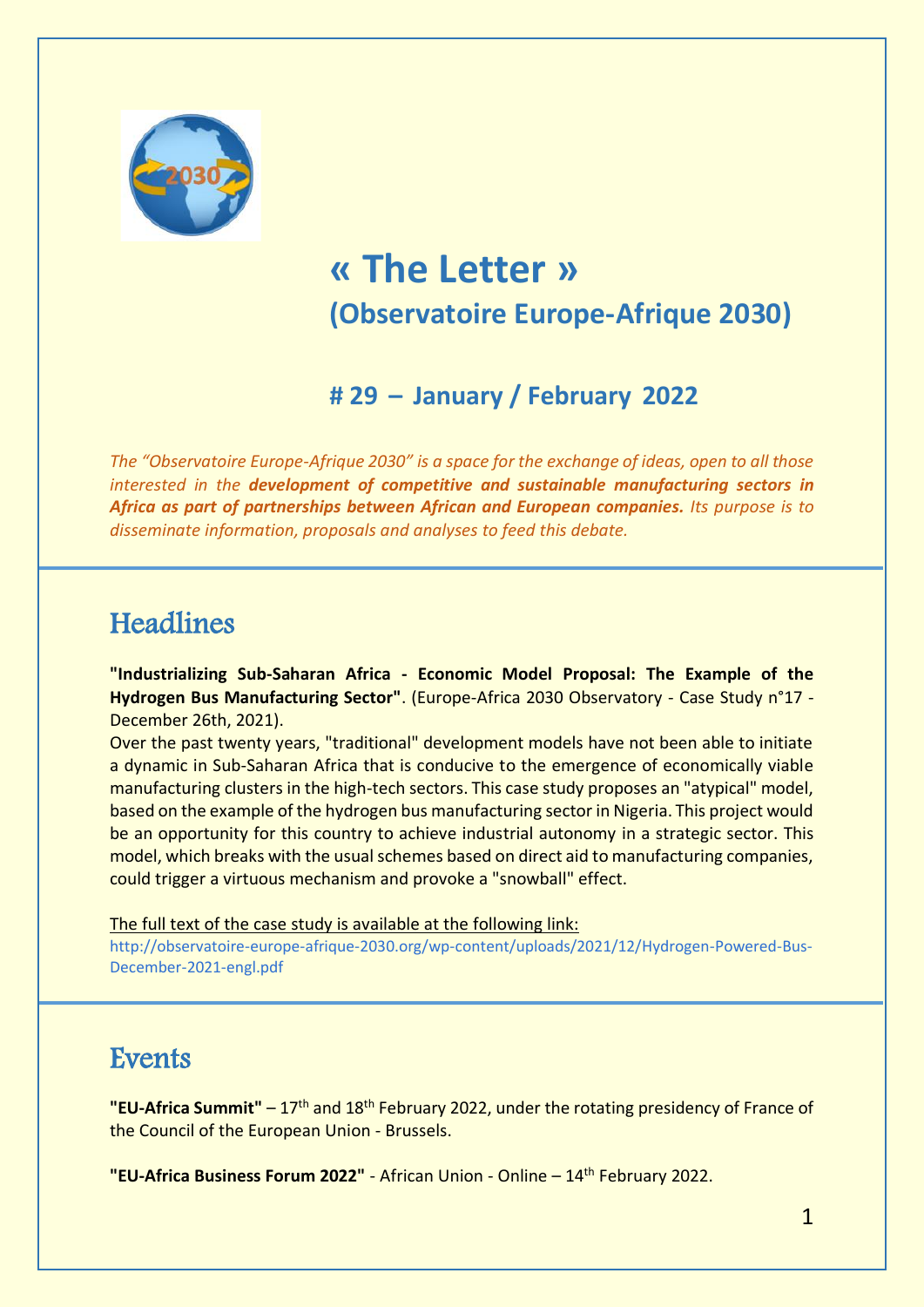<https://www.movemeback.com/events/african-union-eu-africa-business-forum-2022/>

**"Ghana Tech Summit 2022 - Global Startup Ecosystem"** - Online – 27th January 2022 <https://www.movemeback.com/events/global-startup-ecosystem-ghana-tech-summit-2022/>

**"Africa Tech Summit"** - Nairobi, Kenya – 23 rd February 2022 <https://www.movemeback.com/events/africa-tech-summit-africa-tech-summit-nairobi/>

**"NewSpace Africa 2022 Conference"** - Space in Africa - Nairobi, Kenya – 25th April 2022 <https://www.movemeback.com/events/space-in-africa-newspace-africa-conference-2022/>

### **News**

#### **Africa**

The ongoing AfCFTA negotiations on rules of origin are essentially about determining the "nationality" of products to avoid the risk of dumping. Negotiators have already reached agreement on more than 80 per cent of the 8,000 products listed in the World Customs Organization's harmonized system of rules of origin and tariffs. However, negotiations on automobiles, textiles/clothing and sugar, which account for about 12-15% of the "tariff book" have not yet been concluded *(Afrique Renouveau – 13th January 2022).*

#### **Benin**

Lagazel (Saint-Galmier - Loire) has inaugurated a workshop for the manufacture of lamps and solar kits in Porto Novo. Products manufactured: lamps and solar kits for lighting, recharging telephones and powering small electrical equipment. Jobs created: about ten technicians. The products will meet the World Bank's Verasol quality standards. Services offered: industrial subcontracting, repair and reconditioning (targeting lithium batteries and solar panels at the end of their life). The establishment of this Beninese unit, after the one in Burkina Faso, is part of Lagazel's objective to set up five manufacturing workshops in Africa, which should produce more than one million solar equipments *(13 th October 2021 - L'usine nouvelle).*

#### **Ivory Coast**

Official inauguration of the local assembly unit of new minibuses of Sotra Industrie. Vehicles manufactured: "Daily Ivoire", 18 seats (expandable to 22 and 26 seats), modular as a tipper truck, refrigerated truck, "Massa" type "gbaka" minibus, ambulance, Gendarmerie or Police van. Capacity of the unit: about 1000 vehicles/year. The vehicles produced will cost 30% less than imported vehicles. Production has started. Workforce: 500 direct jobs. It is an on-site assembly, with a total of 519 different components assembled *(Connectionivoirienne.net – 11th January 2022).*

#### **Ethiopia**

The American group PVH Corp, owner of the brands Calvin Klein and Tommy Hilfiger announced its intention to close its production unit in Ethiopia. This one was installed since 2016 in the Industrial Park of Hawassa located at 275 km in the south of Addis Ababa and dedicated to the activity in textile and clothing *(Ecofin – 23rd November 2022).*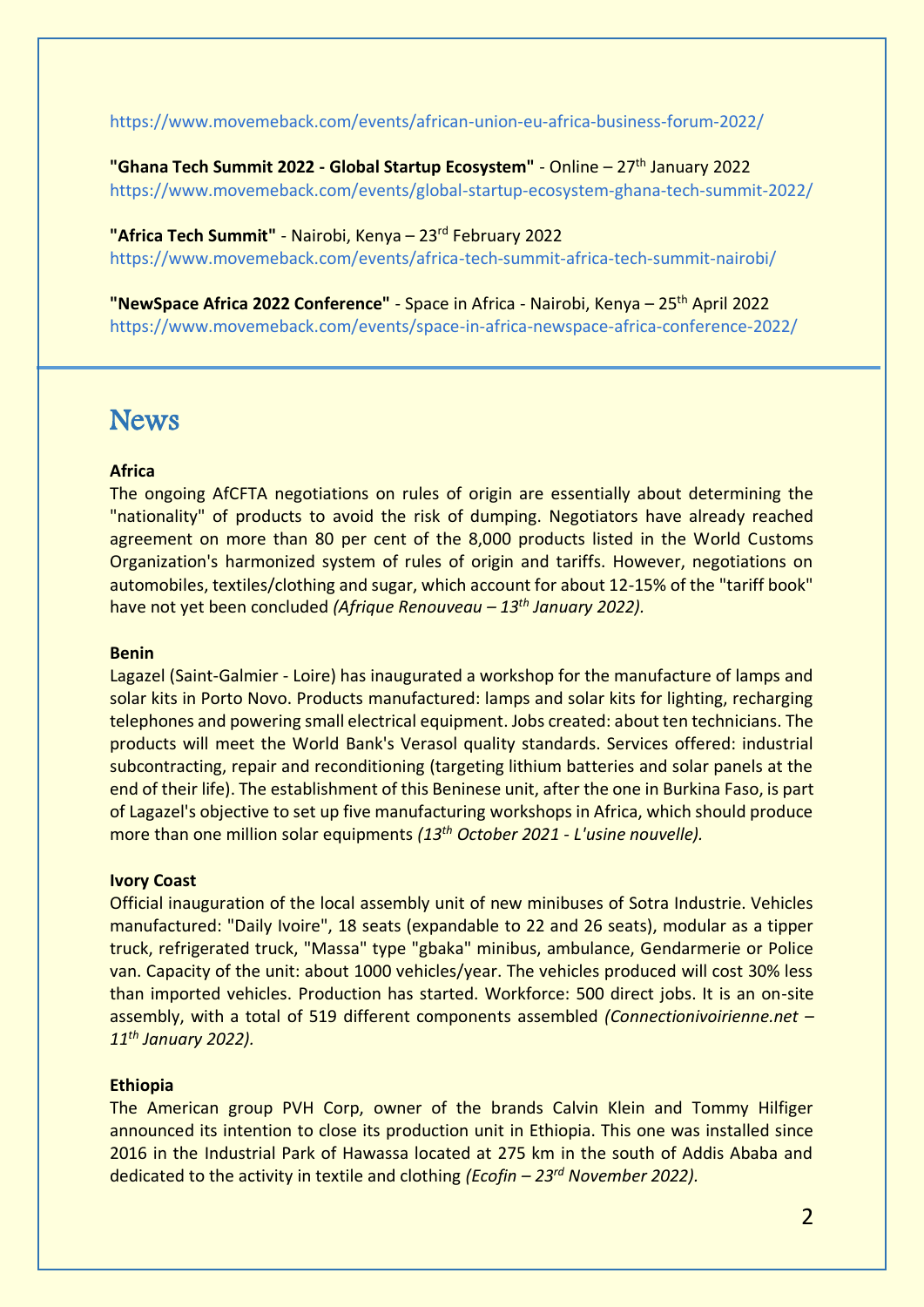#### **Morocco**

Alstom Morocco creates a new production line for onboard transformers. Location: Fez site (which currently produces electrical cabinets). Start-up planned for early 2023. Investment: 10.5 Meuros. Surface area: 13,000 m2. Production capacity: 200 transformers per year produced in Morocco and designed and industrialized by the Petit-Quevilly site (France). This new center will be qualified and approved ISO 9001 and ISO 14001 *(December 2021 - le 360.ma).*

#### **Nigeria**

Innoson Vehicle Manufacturing is the only company in Nigeria that produces 100% Nigerian vehicles (10,000 units per year) *(Nigerian Bureau of Statistics).*

#### **Nigeria**

I

Nigeria's GDP was USD 432 billion in 2020, confirming the country's position as the largest economy in Africa, ahead of South Africa (USD 370 billion). In terms of purchasing power parity, Egypt remains the continent's largest economy, with a PPP GDP of USD 1,290bn, ahead of Nigeria (USD 1,069bn) and South Africa (USD 717bn) - *(National Bureau of Statistics, World Bank)*

### Indicators

Note: The color code used in the following charts is as follows:



#### **Degree of Prosperity (Legatum Institute)**

Over the period 2011-2021, several countries have improved their global rankings in terms of "prosperity", in particular Benin, Côte d'Ivoire, Ethiopia, Morocco and Senegal. On the other hand, Angola, Cameroon, Egypt, Ghana, South Africa and especially Tunisia have fallen in the world ranking.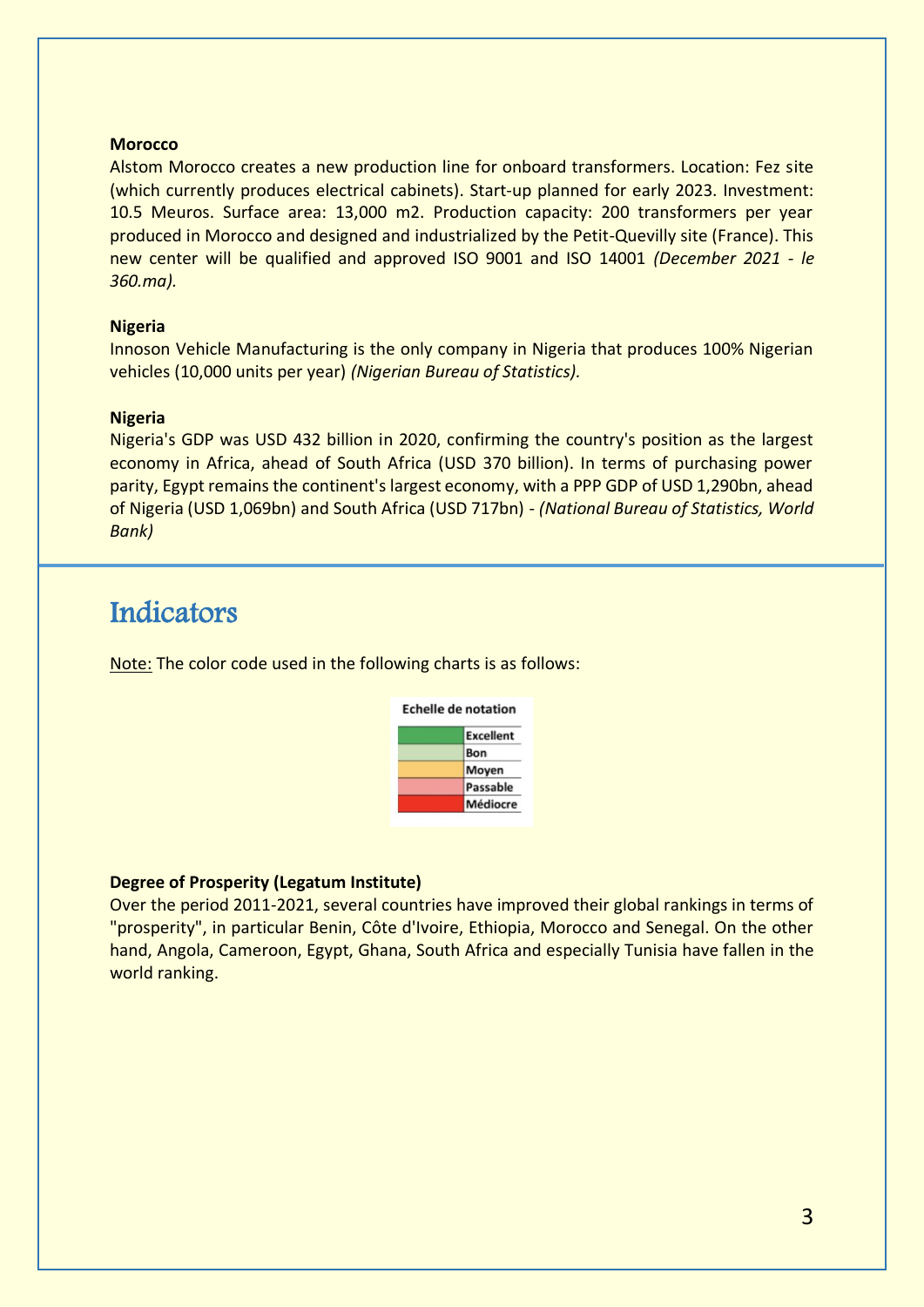

Source: Prosperity Index - Legatum Institute.

Date of last update of the graph: November 2021.

Note: The graph above compares 161 countries in 2011 and 167 countries in 2021. **The higher a country's rank in the index, the lower its level of prosperity.** The Prosperity Index is based on the intersection of eight criteria: Economy, Entrepreneurship and Opportunity, Governance, Education, Health, Safety and Security, Personal Freedom, Social Capital.

#### **Where to invest in Africa (Rand Merchant Bank)**

In 2020, Egypt, Morocco and South Africa were the most "attractive" countries on the African continent for investment.

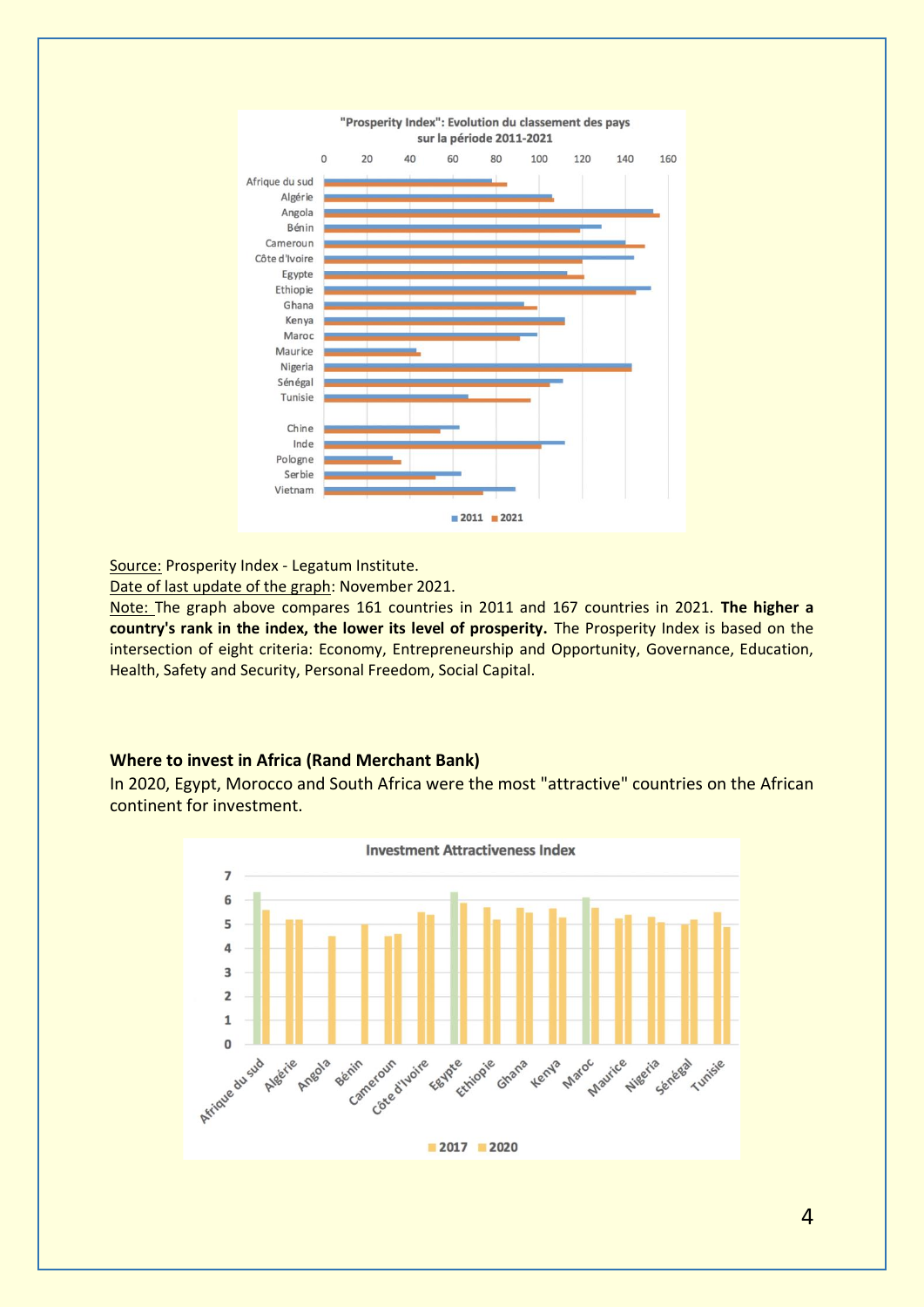Source: Rand Merchant Bank. Chart last updated: January 2022.

Note: The rating, on a scale of 1 to 10, is based on a battery of criteria, including real GDP, growth forecasts, and the business environment. The sources used are data from the Heritage Foundation and Call Street Journal's Index of Economic Freedom, the World Economic Forum's (WEF) Global Competitiveness Ranking and Transparency International's Corruption Perceptions Index. Since 2020, the World Bank's "Dong Business" data are no longer taken into account. The 2020 data are therefore not directly comparable with those of previous years.

#### **Foreign direct investment**

The African countries with the highest FDI flows are, in descending order, Egypt, Nigeria, Ethiopia, South Africa and the Republic of Congo.



Source: UNCTAD, World Investment Report 2021. Date: November 2021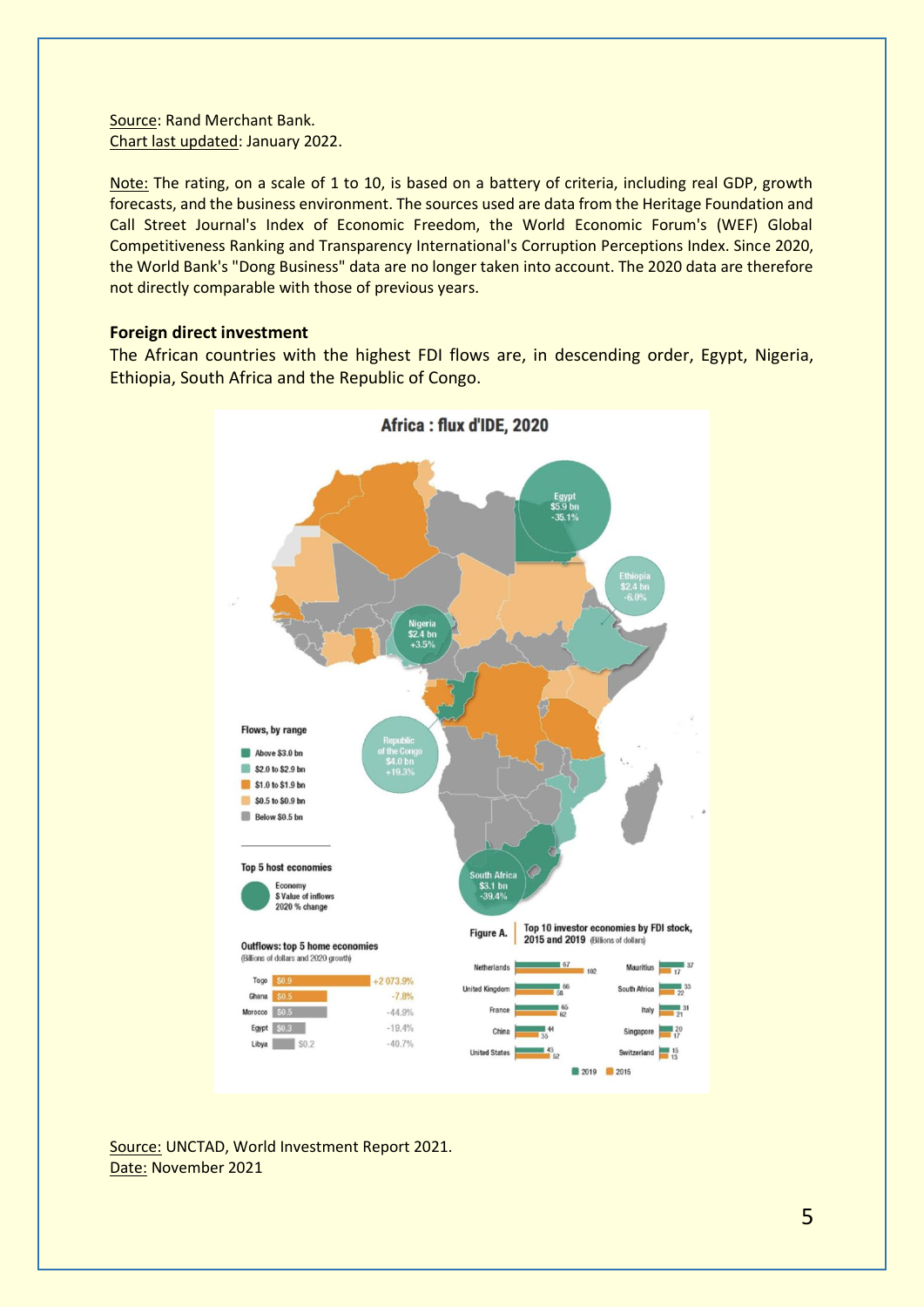#### **Countries of origin of FDI**

China remained the main source of FDI and job creation in Africa in 2020.

|                   | Country      | Projects | Jobs created<br>(1000) | Capital investment<br>(US5b) |
|-------------------|--------------|----------|------------------------|------------------------------|
|                   | US           | 401      | 54.0                   | 23.7                         |
|                   | France       | 346      | 46.2                   | 19.5                         |
|                   | China        | 287      | 170.1                  | 70.6                         |
| שפ<br>ZK          | <b>UK</b>    | 275      | 35.2                   | 16.3                         |
|                   | Germany      | 203      | 36.5                   | 9.7                          |
| <b>CONTRACTOR</b> | <b>UAE</b>   | 189      | 36.3                   | 23.8                         |
| ٠                 | Switzerland  | 180      | 14.7                   | 7.3                          |
|                   | South Africa | 133      | 12.1                   | 8.2                          |
| n                 | Japan        | 115      | 38.5                   | 8.9                          |
| 承 .               | Spain        | 101      | 10.1                   | 4.8                          |

*Source: FDI Markets (Financial Times) Date : 08/12/2021*

#### **Attractiveness of African countries (continued)...**

The graph below puts the attractiveness of African countries for foreign direct investment into perspective by putting the data into a global perspective. It can be seen that no African country is in the list of the 25 most attractive countries of the "FDI Confidence Index" of the firm A.T Kearney for the year 2020 (South Africa was present in 2019).

| 2018              | 2019           | 2020                    |                             |      |
|-------------------|----------------|-------------------------|-----------------------------|------|
| 1                 | 1              | 1                       | <b>United States</b>        | 2.26 |
| $\overline{2}$    | 3              | $\overline{\mathbf{2}}$ | Canada                      | 2.20 |
| 3                 | $\overline{2}$ | 3                       | Germany                     | 2.15 |
| 6                 | 6              | 4                       | Japan                       | 2.14 |
| 7                 | 5              | 5                       | France                      | 2.09 |
| 4                 | $\overline{4}$ | 6                       | United Kingdom              | 2.06 |
| 8                 | 9              | $\overline{7}$          | Australia                   | 1.98 |
| 5                 | $\overline{7}$ | 8                       | China                       | 1.95 |
| 10                | 8              | 9                       | Italy                       | 1.94 |
| 9                 | 13             | 10                      | Switzerland                 | 1.89 |
| 15                | 11             | 11                      | Spain                       | 1.88 |
| 12                | 10             | 12                      | Singapore                   | 1.87 |
| 16                | 19             | 13                      | New Zealand                 | 1.85 |
| 13                | 12             | 14                      | Netherlands                 | 1.85 |
| 14                | 15             | 15                      | Sweden                      | 1.81 |
| 21                | 18             | 16                      | Belgium                     | 1.75 |
| 18                | 17             | 17                      | South Korea                 | 1.72 |
| 19                | 20             | 18                      | Ireland                     | 1.69 |
| $\qquad \qquad -$ |                | 19                      | <b>United Arab Emirates</b> | 1.69 |
| 20                | 14             | 20                      | Denmark                     | 1.69 |
| 22                |                | 21                      | Portugal                    | 1.67 |
| 25                |                | 22                      | Brazil                      | 1.65 |
| $\qquad \qquad$   | 23             | 23                      | Finland                     | 1.65 |
| 23                | 24             | 24                      | Norway                      | 1.65 |
|                   | 22             | 25                      | Taiwan (China)              | 1.62 |